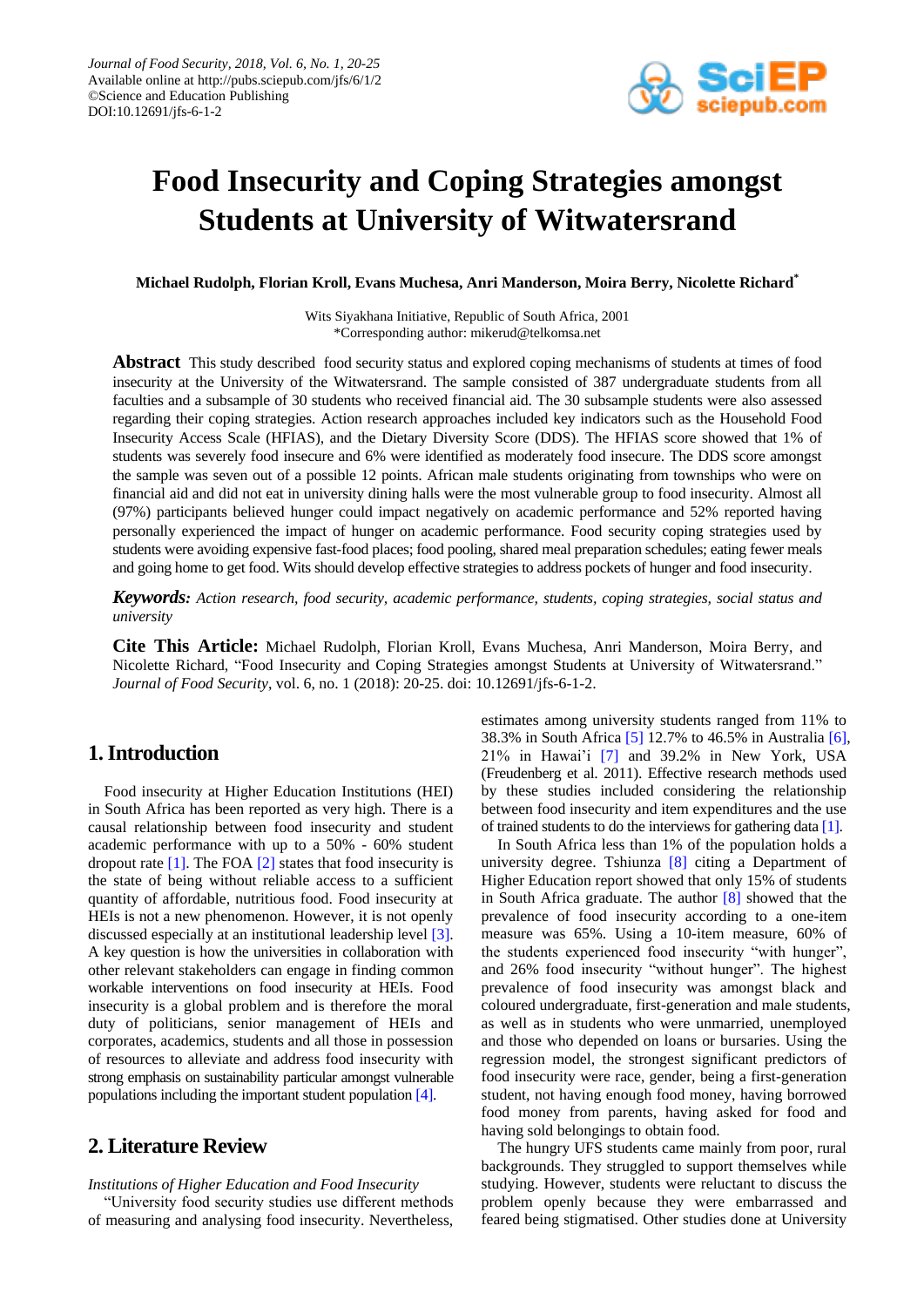of Kwazulu Natal and North West University indicated that food insecurity amongst students was s 31.9% in the Free State, 34.4 in Kwa-Zulu Natal and almost 30% in North Wes[t \[9\].](#page-5-8)

Food security exists when "all people, at all times, have physical and economic access to sufficient, safe and nutritious food to meet their dietary needs and food preferences for an active and healthy life" [\[2\].](#page-5-1) This widely accepted World Food Summit definition points out the four dimensions to food security: availability (production, distribution, exchange), access (entitlements to food, affordability, preferences), utilisation (social and nutritional values, food safety) and stability (access to adequate food at all times) [\[2\].](#page-5-1)

Globally, concerns have been raised that food systems are changing rapidly to support a growing population of which more than half reside in cities since 2007 [\[16\].](#page-5-9) There is need for more research so that there is an understanding of the intricate dynamics of urban food systems, which differ from rural food systems, and which in turn inform future strategies on sustainable urban food structures [\[7\].](#page-5-6)

Crush et al [\[7\]](#page-5-6) argued that food insecurity estimations depend on the measurement tools used and to which populations these tools are applied. These authors stated that there are no certain national South African food insecurity statistics. They refer to the difference between the National Food Consumption Survey of 2005 and the General Household Survey of 2007 that reported 10.6% of adults to be food insecure. Although the latter survey had official status, it only used one question to measure food insecurity, whilst the former study was unofficial and conducted on a smaller scale, yet was a more in-depth study??In a recent study carried out in the wider Johannesburg Metropole, approximately one in five respondent households appeared severely food insecure, and one in three moderately insecure. This suggests that within the greater Johannesburg metropolitan area, approximately 6 million may be food insecure which incorporates many students. The Household Food Insecurity Access Prevalence score indicated that 34% are severely food access insecure, while 19% and 10% were moderately and mildly insecure respectively [\[10\].](#page-5-10)

# **3. Methodology**

This study investigated the status of food security of University of Witwatersrand (Wits) undergraduates and their coping mechanisms during times of food insecurity. A random sampling method was utilized to source research participates. An interview was conducted with the support and involvement of the then in-office President of the Students Representative Council. The investigations were divided into three phases: 1) the development and administration of questionnaires using an action research approach; 2) data-capturing and analysis of the questionnaires; and 3) focus group discussions that complimented the quantitative outputs of the questionnaires with contextual narratives. A questionnaire was designed and applied to 400 Wits undergraduates, which constituted a representative sample of the undergraduate population. The food security questionnaires were complimented by three focus group

discussions that were themed as follows: Hunger on Wits campuses. The theme of the third focus group discussion was: 'Possible interventions', to discuss coping strategies for students. A subsample of 30 students who received financial aid and who were living at the Esselen residence was randomly selected, (10% representative sample of the 300 students). These students were assessed about their food security status and explored their food security coping strategies. *Food security questionnaire*

The questionnaire consisted of two main sections; measuring the food security of undergraduates and collecting data regarding their socio-economic status. Two internationally standardised and validated food security measurements were used for the first part of the questionnaire: the Household Food Insecurity Access Scale (HFIAS) and the Dietary Diversity Score (DDS). Although these indices were designed for household contexts, the questions in each measurement were adapted to apply to individuals within a university context. The DDS, designed by FANTA and used to supplement the HFIAS as a food access proxy measure, was included to measure the nutritional diversity of students' diets [\[11\].](#page-5-11)

The second part of the food security questionnaire was divided into three parts designed to collect socio-economic data to correlate with students' food security scores: The data collected included information about accommodation and place of food consumption; perceptions of food security and eating habits, and finances.

#### *Food Security Coping Strategies*

This aspect of the study was qualitative in nature and sought to understand the coping strategies utilized by undergraduate students when faced with food insecurity. A random sampling method was utilized to source research participates. An interview was conducted with the in-office President of the Students Representative Council.

# **4. Results**

Socio-demographic factors of the main sample group A total of 387 students participated in the food security questionnaire with slightly more than half of the sample being female and African students comprising 86% of the sample. All five university faculties where represented, with Humanities contributing the largest number of participants (27%) and Health Sciences the least (12%). Twenty three percent of students stayed in Wits catering residence and 30% lived at home. The majority of students shared accommodation (76%), and 44% said they were responsible for buying their own food. Although only 54% indicated that they cooked together, 67% reported eating with roommates. Thirty two percent reported eating at Wits dining halls, confirming that day students sometimes also eat in dining halls [\(Table 1\)](#page-2-0).

#### **4.1. Reasons Students Choose not to Eat**

The most common reasons given by students as to why they sometimes skipped meals included that it makes them feel sleepy (38%), they have no time to eat (26%) and they don't eat breakfast out of habit (19%).[\(Table 2\)](#page-2-1).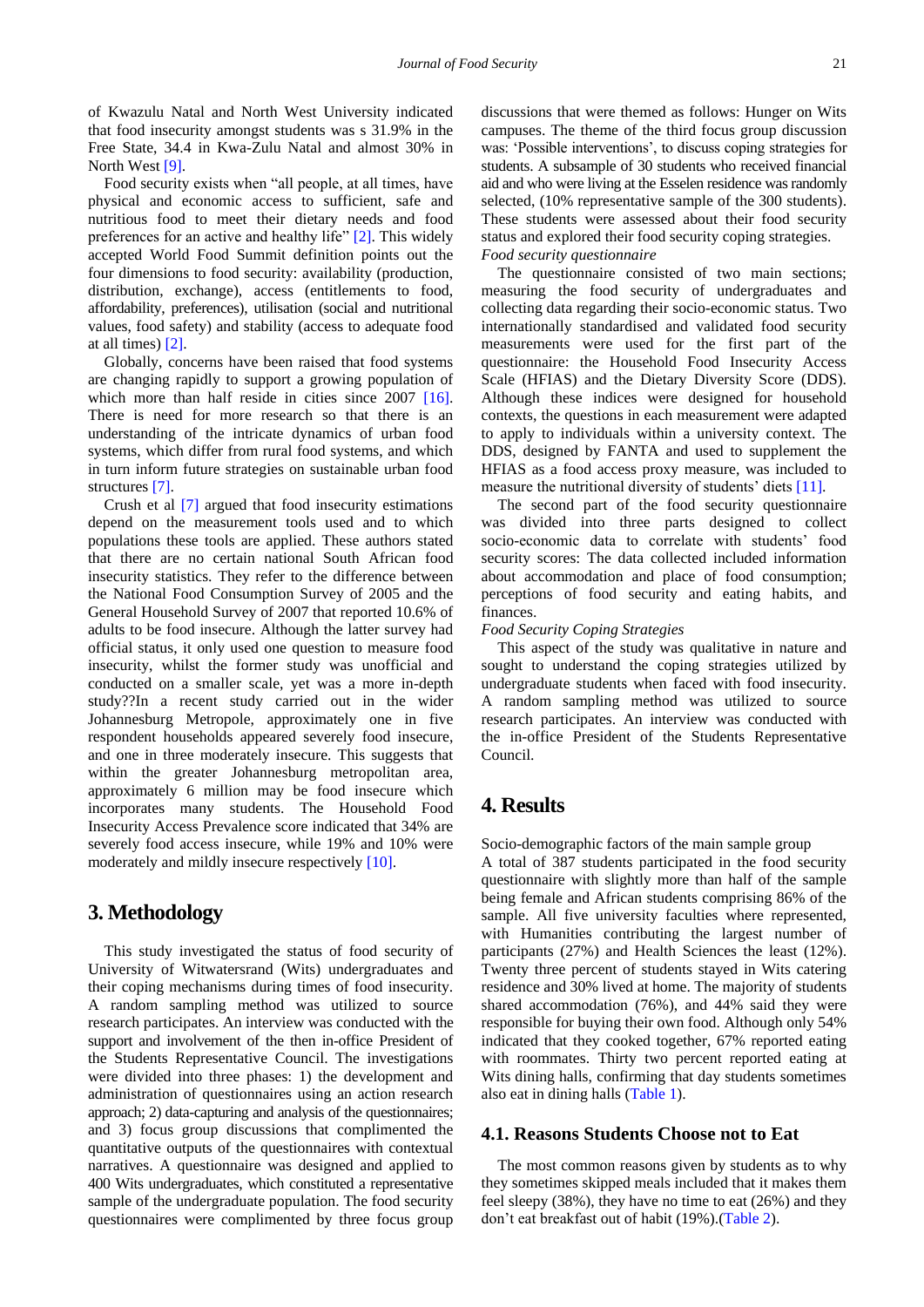**Table 1. Socio-demographic factors of student sample**

<span id="page-2-0"></span>

| <b>Variable</b>              | Number $(\% )$ | <b>Variable</b>        | Number $(\% )$ |
|------------------------------|----------------|------------------------|----------------|
| Gender                       |                | <b>Faculty</b>         |                |
| Female                       | 199 (53)       | <b>Health Sciences</b> | 47 (12)        |
| Male                         | 176 (47)       | <b>Humanities</b>      | 102(27)        |
|                              |                | Commerce               | 79(21)         |
|                              |                | Engineering            | 69 (18)        |
|                              |                | Science                | 80 (21)        |
| Race                         |                | Country                |                |
| African                      | 321 (86)       | South Africa           | 346 (96)       |
| Coloured                     | 10(3)          | Zimbabwe               | 16(3)          |
| Indian                       | 20(5)          | Other                  | 12(1)          |
| White                        | 18(5)          |                        |                |
| Other                        | 5(2)           |                        |                |
| Age                          |                | <b>Accommodation</b>   |                |
| (mean, std) yrs              | 20.2(2.1)      | <b>Wits Catering</b>   | 86 (23)        |
|                              |                | Wits Self-             | 10(3)          |
|                              |                | catering               | 118 (32)       |
|                              |                | <b>Wits Private</b>    | 47(13)         |
|                              |                | Private Home           | 111 (30)       |
| <b>Shared Accommodation</b>  |                | Who buys Food          |                |
| Yes                          | 239 (76)       | Self                   | 101(44)        |
|                              |                | Roommate               | 128 (56)       |
| <b>Eat at Wits residence</b> |                |                        |                |
| Yes                          | 119 (32)       |                        |                |

**Table 2. Reasons why students sometimes choose not to eat**

<span id="page-2-1"></span>

| <b>Factor</b>       | Number (%) |
|---------------------|------------|
| Makes one sleepy    | 148 (38)   |
| No time             | 101(26)    |
| Don't eat breakfast | 73 (19)    |
| Fasting             | 62(16)     |
| Watching Weight     | 57(15)     |
| Don't like the food | 50(13)     |
| No appetite         | 49 (13)    |
| Can't afford        | 38(10)     |
| Faraway to get food | 26(7)      |
| Other reason        | 21(5)      |
| Don't eat lunch     | 18(5)      |
| Don't Eat Dinner    | 5(1)       |

#### **4.2. Daily Number of Meals not Eaten**

Half of the students interviewed reported having missed at least one of the three main meals or more the day prior to the interview. The most likely meal to have been missed was breakfast (33%). Breakfast has a significant effect on cognitive function during the day. If carbohydrate stores are not replenished during the early morning hours, the resulting low blood glucose levels can adversely affect one's ability to concentrate and perform mental tasks. Also, breakfast helps increase the ability to focus and reduces declines in attention and memory over the morning hours [\[3\].](#page-5-2) Forty two percent, 5% and 4% of participants respectively reported to have missed one, two and three meals respectively the previous day [\(Figure 1\)](#page-2-2).

<span id="page-2-2"></span>

**Figure 1.** Percentage of meals students reported not eaten the previous day

#### **4.3. Hunger Scores**

The HFIAS showed that students sometimes had no food (19%), 6% went to bed hungry (6%) and 2% sometimes spent the whole day without food. When the last three food security questions were combined to create the Household Hunger (HH) score, 1% of students were in the severe group and 6% were in the moderate group.

<span id="page-2-3"></span>

**Figure 2.** Percentage of food groups consumed by students in the previous day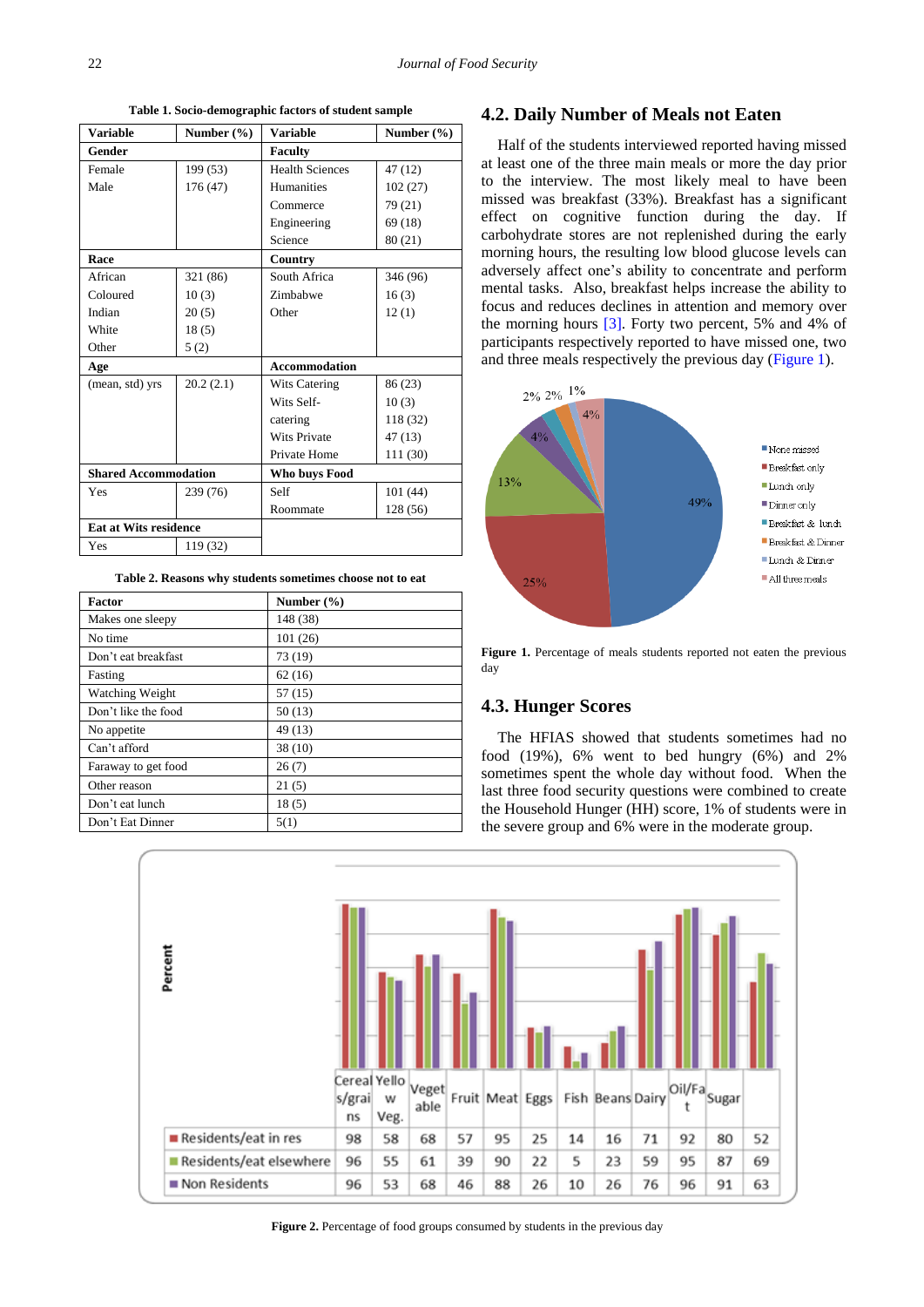<span id="page-3-0"></span>

**Figure 3.** Students' perceived diversity of served meals in Wits dining halls

#### **4.4. Food Diversity Scores**

The median dietary diversity score for the meals consumed in the previous day was seven out of a possible total of 12 points. Students were more likely to have consumed starchy grain foods, meat, fat and sugar [\(Figure 2\)](#page-2-3). The least likely food groups to be consumed were eggs, fish and legumes. The pattern of food groups consumed was similar regardless of whether students lived in Wits catering or non-catering residences<sup>1</sup> or private accommodation [\(Figure 3\)](#page-3-0).

#### **4.5. Food Diversity in Dining Hall Options**

When the food diversity shown in [Figure 2](#page-2-3) was compared to the student-reported available diversity in dining halls [\(Figure 3\)](#page-3-0), it was clear that meat, oil and sugar comprise a large proportion of dining hall menus. The fact that oil/fat constituted more than 20% of the menu options could explain why students reported unhealthy cooking methods in dining halls in the first focus group discussion. However, tubers, vegetables and fruit also seemed to be available in sufficient quantities. Further investigation is necessary to understand why students made the choices they did.

### **4.6 Knowing Whom to Approach for Help if Hungry**

Very few students knew whom to approach when unable to afford food. Twenty-two percent mentioned a person not in the options list, such as parents/relatives; 17% reported that there was no one to approach; twelve

 $\overline{\phantom{a}}$ 

percent said the SRC, 11% the church, 8% did not know whom to approach. Only one food aid initiative was identified during this study – the Oppadami Meals programme but other programmes subsequent to this study have since been started which include; Gift of Givers daily meal, and Tigerbrands Food Parcel programme. Students could only qualify for this programme if identified and reported to the Dean of Students by the SRC, a Wits staff member or the CHWC.

#### **4.7 Cost of Meals**

Dinner was reported as the most expensive meal at a median cost of R25, while breakfast was the cheapest, at a median of R10 [\(Table 3\)](#page-3-1). When this finding is compared to the average cost of meals provided by the three profiled clusters of food points on campus, it was clear that students spent less on meals than what was offered at these campus points. They were thus either not buying full meal options on campus or were buying food off-campus.

| Table 3. Cost of meals |
|------------------------|
|------------------------|

<span id="page-3-1"></span>

| Meal             | Median cost Rands (min-max) |
|------------------|-----------------------------|
| <b>Breakfast</b> | $10(6-15)$                  |
| Lunch            | $20(15-30)$                 |
| Dinner           | $25(15-30)$                 |

#### **4.7. Monthly Amount Spent on Food**

The median amount of money on spent on food on a monthly basis ranged from R500 to R800. Students on Wits Financial Aid spent the least money on food at a median R500, while students on any other non-Wits bursary spent the most at a median of R800. Compared to the KwaZulu Natal study [\[5\]](#page-5-4) which found that students spent an average R511 monthly (R128 weekly) four years prior to this study, thus Financial Aid students food expenditure was slightly less when considering inflation and increase of food prices.

<sup>&</sup>lt;sup>1</sup> The Wits catering residences have dining halls offering their residents three meals a day. These dining halls are open to other students, but residence students are accommodated first. Self-catering residences do not offer a dining hall service and their students are responsible for providing their own food.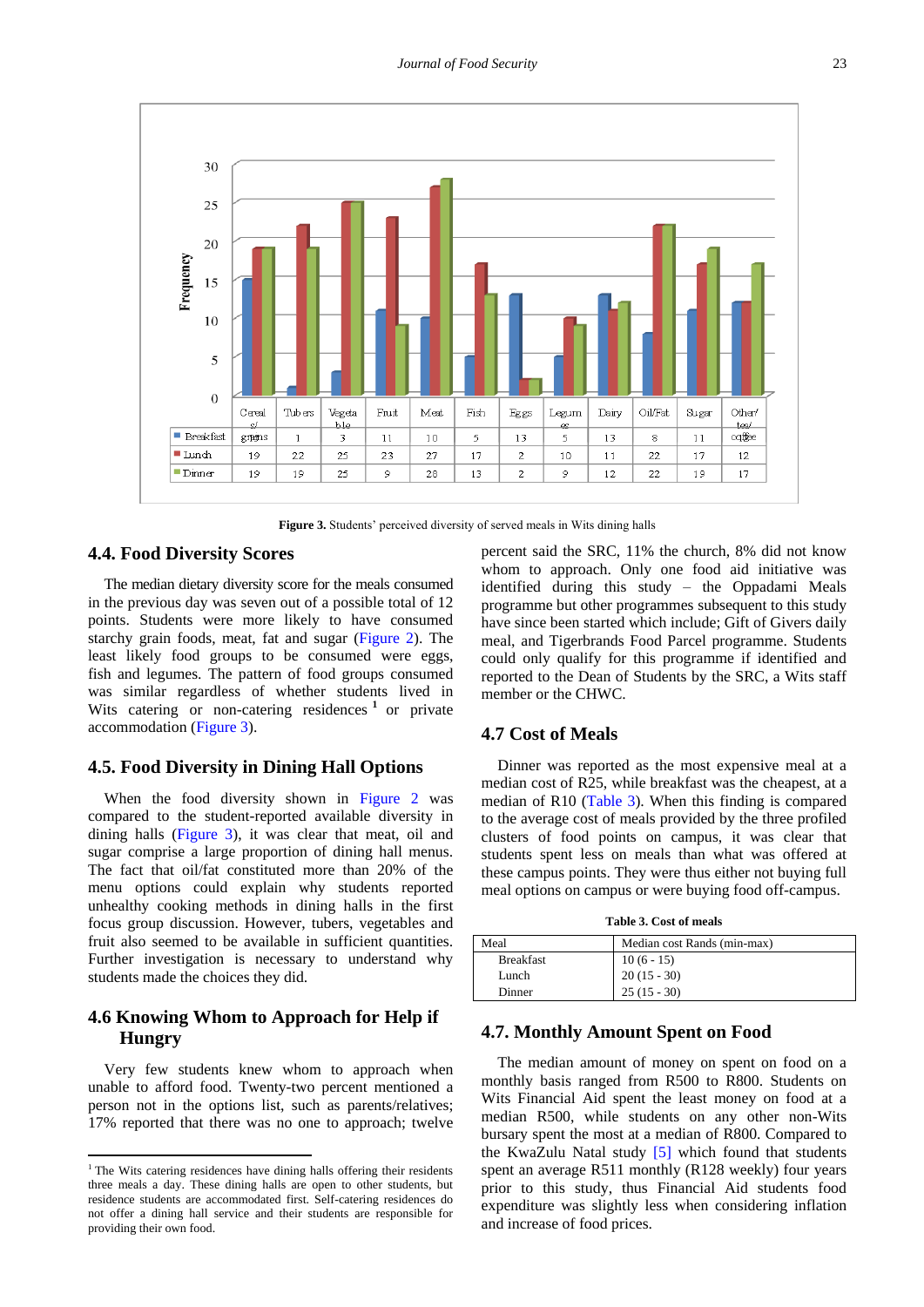#### **4.8. Food Security Coping Strategies**

The following coping strategies were reported students. Food security coping strategies by the students  $(N=30)$ 

| <b>Strategy</b>                           | No. (%)  | <b>Explanation</b>                                                                                                                          |  |
|-------------------------------------------|----------|---------------------------------------------------------------------------------------------------------------------------------------------|--|
| <b>Support Networks</b>                   | 23(77)   | Leveraging different networks of<br>relatives to cope with food<br>insecurity.                                                              |  |
| 30 (100)<br><b>Cheaper Food</b>           |          | Getting cheaper foods; e.g.2<br>minute noodles, downtown fruits<br>and vegetables, fizzy drinks and<br>buns amongst others.                 |  |
| Avoiding<br>expensive fast food<br>places | 30 (100) | Food on campus was expensive,<br>so they would get food<br>somewhere else.                                                                  |  |
| <b>Meal Pooling</b><br>20(67)             |          | Food pooling; friends would<br>decide based on a weekly<br>schedule who cooks for them.<br>after they have combined their<br>food together. |  |
| <b>Eating fewer meals</b>                 | 28 (93)  | Students save money and food<br>and opt to eating fewer meals;<br>skipping breakfast and having<br>only lunch and supper.                   |  |
| Going home to get<br>13 (43)<br>food      |          | This strategy was limited to<br>students who had families residing<br>around Johannesburg and thus<br>could afford to travel.               |  |

## **5. Discussion and Recommendations**

This study investigated the food security status of Wits undergraduates within the physical food environment and social and cultural setting of the university using a participatory research approach. This broader approach allowed a much more contextualised understanding of the food security situation.

Although the overall hunger score was relatively low (6% moderately- and 1% severely vulnerable to food insecurity), there were clear pockets of hunger with African male undergraduates from townships on financial aid who were typically most vulnerable to food insecurity. Future food security studies should investigate other possible 'pockets of hunger' and how best to intervene.

The financial aid system at Wits, linked to the NSFAS, seems to be one of the key intervention points for addressing food security. The requirements and regulations of the scheme should be re-evaluated to ensure adequate financial support for various expenses, in particular food. The system should also have a built-in mechanism that teaches students basic financial management and budgeting for various essential expenditures.

Furthermore, the study identified that food and social status were closely related and that food choices could be 'status choices' motivated by a desire for an improved social status. The highly esteemed places included those in the profiled cluster that had direct contracts with Wits and were selling the most expensive, yet quality-perceived foods. Status foods included muffins, bottled water and filter coffee. Peeke and Van Alst [\[4\]](#page-5-3) reported that eating refined carbohydrates like pasta can cause a rise in blood sugar, followed by a plunge in insulin levels, which can cause fatigue and weakness. Similarly white bread, pastries, muffins, and processed foods can cause drowsiness. Hence, food points offering these options deepened perceived social inequality among Wits undergraduates. There was an unequal distribution of food points, expensive food options and unhealthy food offered by food points had an impact on the food security status of students, both in terms of the quantity and quality of food consumed. Students' perceptions were that price was the most significant driver of food choices and hence consumed mostly starchy grains, meat, fat and sugar.

Only one food aid initiative was identified during this study – the Oppadami Meals programme but other programmes have since been started. Although undoubtedly supporting severely vulnerable students, the programme could consider other interventions which may be more effective and cost efficient. It should also be complimented by other interventions and approaches which address various factors which result in food insecurity. Effective communication of this and other programme should be clearly shared and discussed with students. Greater attention should be paid to new students entering the university environment in order to support vulnerable students and not leave them with an unfair disadvantage that would compromise their academic performance.

An important aspect of this study was that the questions of the HFIAS might not effectively measure food security in all situations, reinforcing arguments about appropriate metrics for measuring food insecurity [\[12\].](#page-5-12) The question about whether or not a student went to bed hungry is particularly ineffective in measuring food security in this study, as most students reported to eat dinner, even if it was the only meal of the day.

The impact of food insecurity on academic performance was not included in this study. However, based on student perceptions, food insecurity could have a negative impact on academic performance and could prevent students from completing their degrees, which would obviously be detrimental to these students, the Institution (Wits) and the larger South African society.

The following recommendations were identified to support food insecure students;

- Wits should have a clear policy with a dedicated budget for food security and nutrition;
- The Dean of Student Affairs and the SRC should further strengthen their existing awareness campaign and offer range of training programmes to inform students that hunger and poor nutrition impact on student outcomes ;
- Students should receive information about healthy foods, daily specials, feeding schemes, healthy food preparation via social media channels;
- Hungry students should be assisted anonymously, provide emotional and academic support, reliability of the food stipend and frequently monitored to avoid further stigmatization;
- Improve, enhance and extend food gardens on campus including roof food gardens.
- Establishing regular markets, box schemes selling local and organic food for staff and students.